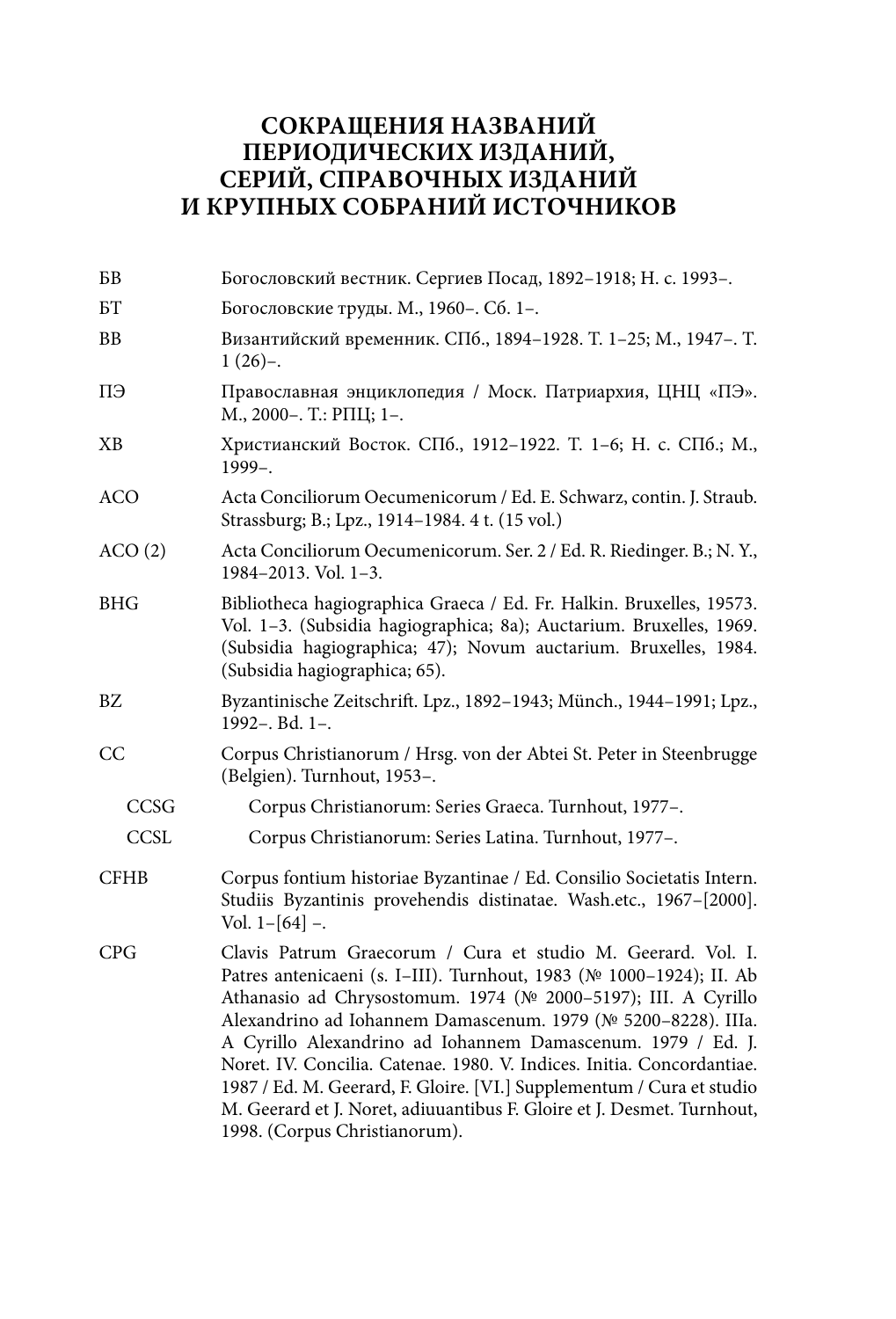| 362         | СОКРАЩЕНИЯ                                                                                                                                                           |
|-------------|----------------------------------------------------------------------------------------------------------------------------------------------------------------------|
| CSCO        | Corpus scriptorum christianorum orientalium / Ed. consilio Univer-<br>sitatis Catholicae Americae et Universitatis Catholicae Lovaniensis.<br>Louvain et al., 1903-. |
| JÖB         | Jahrbuch der Österreichischen Byzantinistik. W.; Graz; Köln, 1969-.                                                                                                  |
| <b>DTC</b>  | Dictionnaire de théologie catholique / Ed. A. Vacant, E. Mangenot,<br>cont. E. Amann. P., 1903-1950. 15 t.                                                           |
| <b>JThS</b> | Journal of Theological Studies. Oxford, 1899/1900-1949. Vol. 1-50;<br>NS: 1950-. Vol. 1-.                                                                            |
| <b>OC</b>   | Orientalia Christiana. R., 1923–1934. Vol. 1–36, fasc. 1–99; 1936. Fasc.<br>100: Indices generales. ( > OCA, OCP).                                                   |
| <b>OCA</b>  | Orientalia Christiana Analecta. R., 1935-. Vol. 101-. (< OC).                                                                                                        |
| OCP         | Orientalia Christiana Periodica. R., 1935-. Vol. 1-. (< OC).                                                                                                         |
| PG          | Patrologiae cursus completus. Series Graeca / Ed. J. P. Migne. P., 1857-<br>$1866.$ Vol. $1-161.$                                                                    |
| PI.         | Patrologiae cursus completus. Series Latina / Ed. J. P. Migne. P., 1844–<br>1864. Vol. 1-221.                                                                        |
| <b>REB</b>  | Revue des études byzantines. P., 1946–. Vol. 4–. (< Études byzantines.<br>București, 1943/1944-1945 [1946]. Vol. 1-3).                                               |
| SC          | Sources chrétiennes. P., 1943-.                                                                                                                                      |